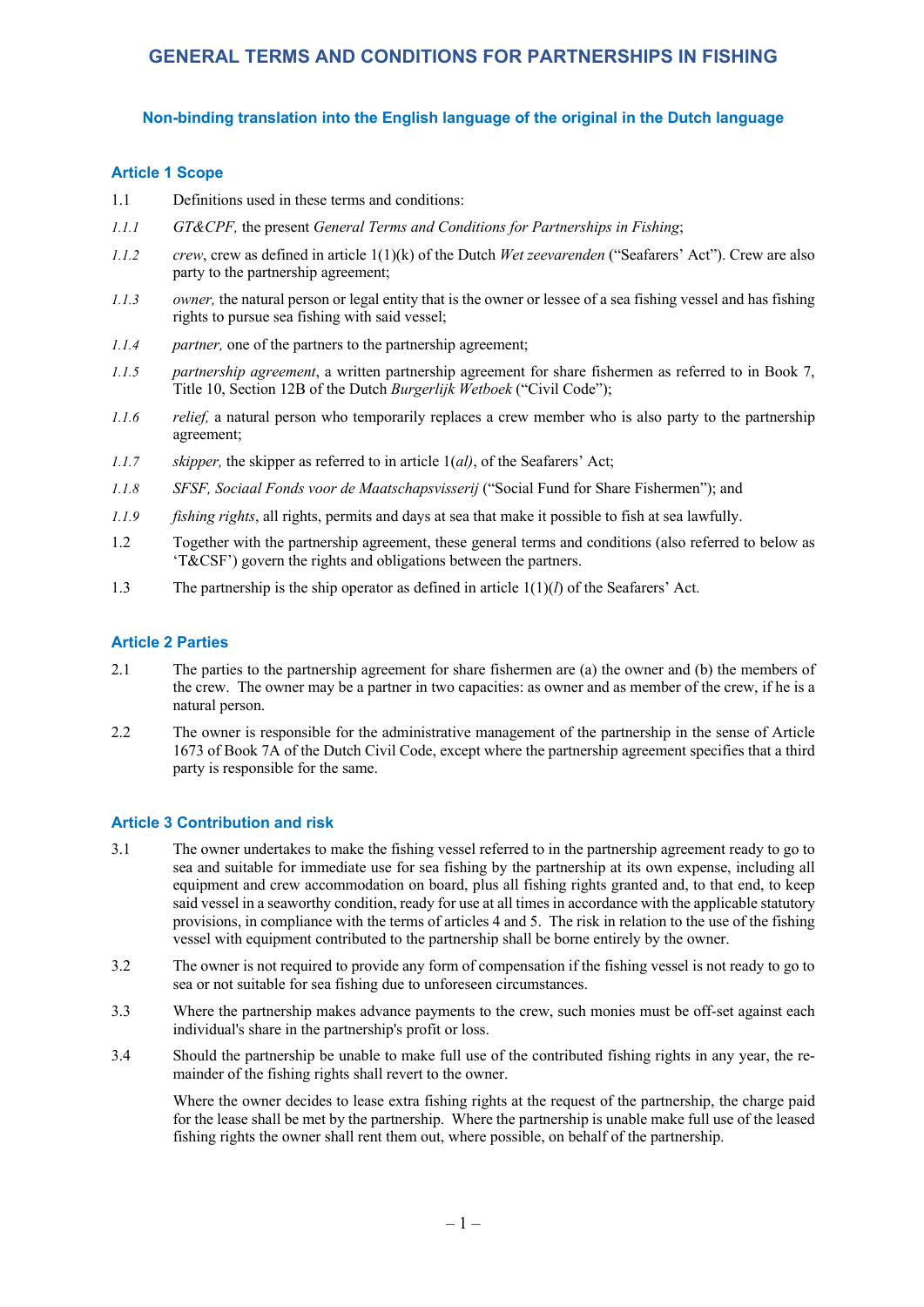3.5 The crew members shall contribute their work, industry and know-how to the partnership and shall, at all times, be in possession of valid certificates of competency, and other certification and documentation as required under the terms of the Seafarers' Act and other legislation.

## **Article 4 Maintenance and repair**

4.1 Maintenance and repair of the fishing vessel and gear contributed by the owner shall be performed at the expense of the owner. The partners, other than the owner, may only be deployed to do this on the basis of a separate agreement to provide services. Small, day-to-day repairs and maintenance of the vessel, its engine, gear, nets etc., and any small day-to-day paintwork are considered an element of sea fishing by the partnership and will be carried out by the crew, even at the weekend, where necessary. The materials required for the repair work, maintenance and paintwork referred to here, shall be purchased in each case at the expense of the owner.

#### **Article 5 Replacement of the fishing vessel**

5.1 The owner shall make any decisions relating to replacement of the fishing vessel contributed to the partnership, on condition that the replacement vessel complies with article 3, sub-section 1.

### **Article 6 Division of labour**

- 6.1 The skipper shall fulfil the duties and bear the responsibility placed on him by the law.
- 6.2 Until stated otherwise, the partnership delegates the following duties to the skipper: determining the places, dates and times of sailing and fishing, and the dates, times and manner in which the catches are to be sold or offered for sale, and the ports at which this is to happen.
- 6.3 With a view to its statutory duties and responsibilities, the partnership shall delegate day-to-day management of the work to the skipper, who shall act as first among equals. The skipper shall adhere to all instructions lawfully given to him by the partnership in carrying out his duties.
- 6.4 The skipper shall hand over his duties and responsibilities in any event to the deputy skipper if he can no longer fulfil his duties or bear his responsibilities as he is either leaving the vessel or has become incapable of fulfilling the role of skipper.

#### **Article 7 Relief crew member**

- 7.1 Any crew member may be temporarily replaced by a sufficiently-qualified relief crew member. In consultation with the crew, the skipper shall assess whether the envisaged relief crew member is sufficiently qualified. Where a member of the crew is unable to contribute his work, industry and know-how for a specific period of time and he has not nominated an accepted relief crew member in good time, the skipper may, with the consent of the other partners, admit one or more sufficiently-qualified relief crew members to the partnership for the period in question. Under such circumstances the other partners shall not unreasonably withhold consent, taking into account the skipper's responsibility under the terms of article 4(5) of the Seafarers' Act, which states that the crew of the fishing vessel must, at all times, be of sufficient strength to carry out work on board.
- 7.2 The relief crew member's legal status in relation to the partnership will be governed by the supplement to the partnership agreement for share fishermen that he signs.
- 7.3 The supplement to the partnership agreement for share fishermen shall be signed by the relief crew member and, on behalf of the partnership, by the owner or the skipper.
- 7.4 The supplement to the partnership agreement for share fishermen shall specify the relief crew member's share of the profit or loss of the partnership.
- 7.5 During the time in which the partner is replaced by the relief crew member, the partner is no longer entitled to his share in the profit or loss of the partnership. Any discrepancy between the partner's share and that of the relief crew member will revert to the other crew members in the proportion agreed for that purpose, taking into account the processing of the said discrepancy.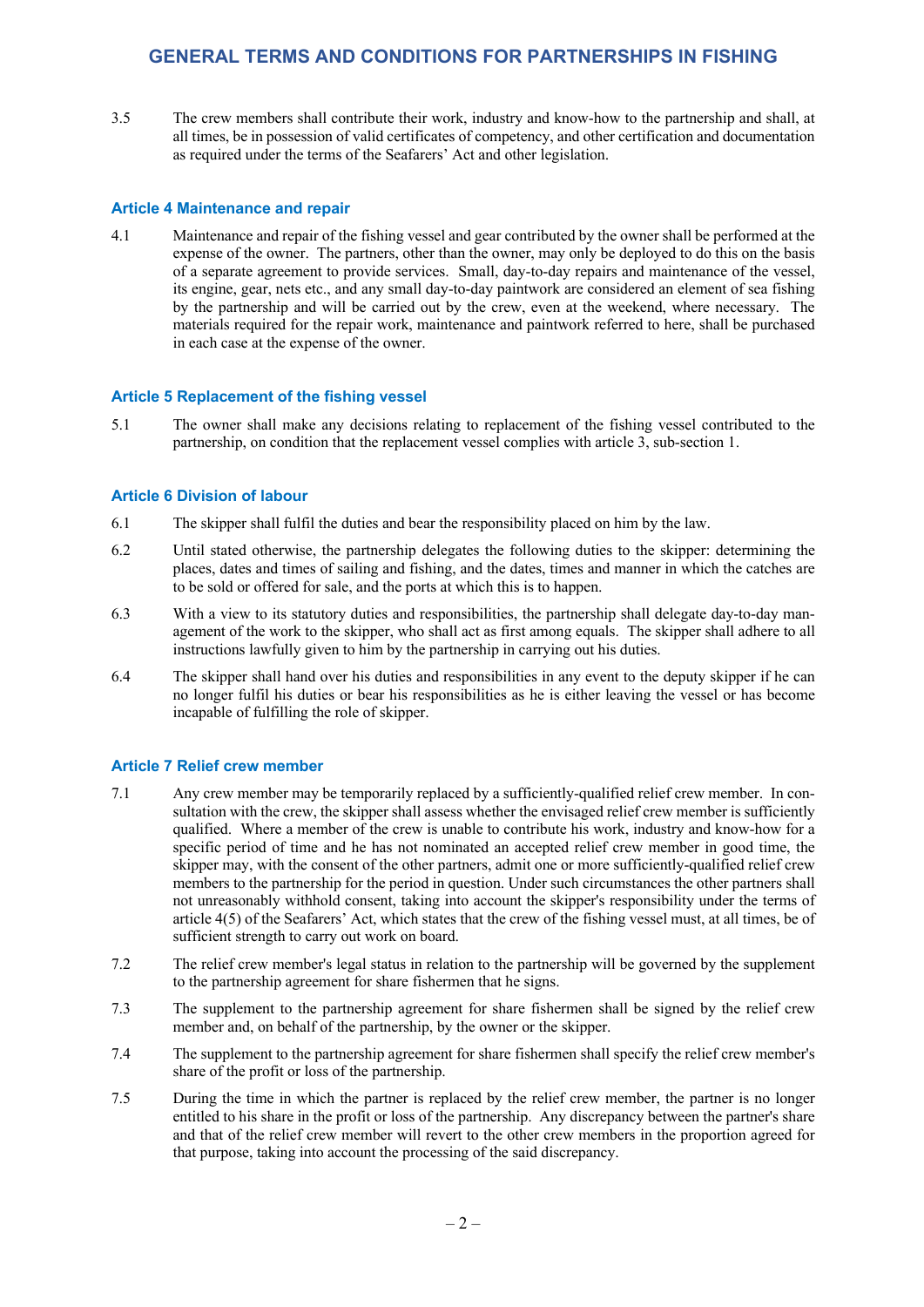### **Article 8 Temporary enlargement of the partnership**

- 8.1 Under the terms of article 4(5), of the Seafarers' Act the skipper may, with the consent of the other partners, allow one or more sufficiently-qualified fishermen to join the partnership, in which case the terms set out in the present GT&CPF under 7.1 shall apply by analogy. On behalf of the partnership, the skipper shall sign the written supplement to the partnership agreement drawn up for that purpose, which shall also be signed by the temporary crew members.
- 8.2 The legal status of the temporary crew member during his period in the partnership in relation to the other members of the partnership shall be governed by the terms of the partnership agreement, the T&CSF and the terms of the supplement to the partnership agreement.
- 8.3 The supplement to the partnership agreement shall specify the share in the profit or loss of the partnership to which the temporary crew member is entitled during the period that he is part of the partnership. This share shall be deducted in proportion to the share of the other crew members in any profits or losses.

### **Article 9 Hours of work and rest for fishermen aged 18 years and over**

- 9.1 Without prejudice to section 6A of the *Arbeidstijdenbesluit vervoer* ("Working Hours Decree for the Transport sector"), the hours of rest for crew members aged 18 years and over on board a fishing vessel that is at sea longer than three consecutive days shall be at least:
- *9.1.1* ten hours in each period of 24 hours; and
- *9.1.2* 77 hours in each period of seven days.
- 9.2 The skipper is responsible for properly logging the hours of rest taken by himself and the other crew members.

#### **Article 10 Hours of work and rest for fishermen aged 16 or 17 years**

- 10.1 This article applies without prejudice to section 6A of the Working Hours Decree for the Transport sector.
- 10.2 A crew member aged 16 or 17 years:
- *10.2.1* shall work for at most eight hours in each period of 24 hours;
- *10.2.2* shall have at least 9 consecutive hours of rest in each period of 24 consecutive hours, including the period from midnight (00.00) to 05.00;
- *10.2.3* shall perform at most 40 hours' work in each period of seven days;
- *10.2.4* shall have at least 36 hours of uninterrupted rest in each consecutive period of seven times 24 hours; and
- *10.2.5* shall not, in principle, perform any work on Sundays.
- 10.3 The skipper shall arrange the work in such a way that 16 and 17 year-olds have a break of at least 30 minutes, uninterrupted where possible, where the daily working time exceeds 4.5 hours.
- 10.4 Contrary to the terms of 10.2, preamble and operative parts *10.2.1* and *10.2.2*, 16 and 17 year-olds:
- *10.4.1* shall perform at most 12 hours' work in each consecutive period of 24 hours where they are actually timetabled for watch duty;
- *10.4.2* shall perform work between the hours of midnight (00.00) and 05.00, if this is required as part of their training.

#### **Article 11 Workplace health and safety**

11.1 The partnership has a workplace health and safety policy that complies with the Dutch *Arbeidsomstandighedenwet* ("Occupational Safety and Health Act") and other legislation derived from the same.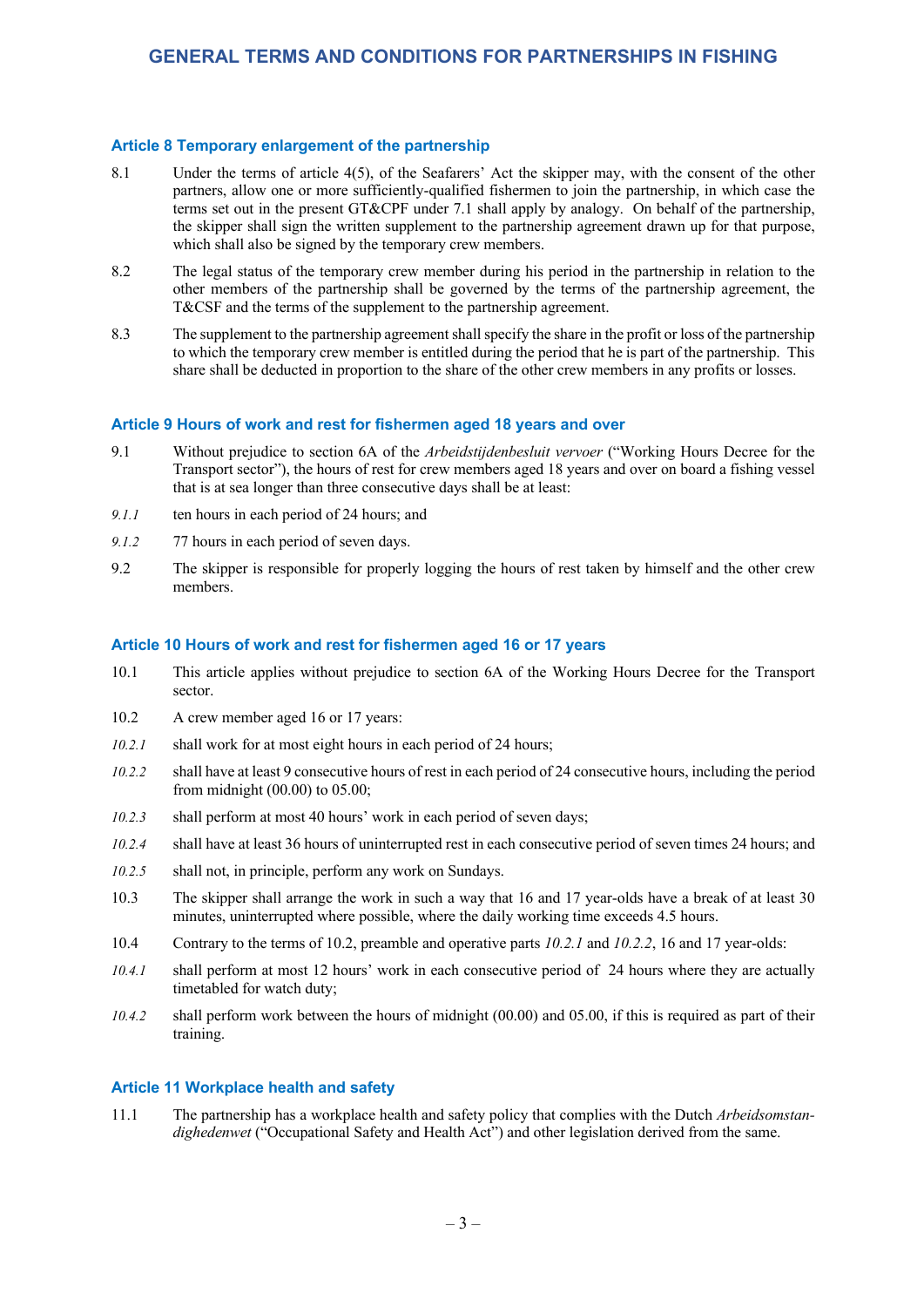- 11.2 The skipper is responsible for the safety of the crew and any other people on board and for operating the vessel safely including, but not limited to, the following:
- *11.2.1* providing supervision to ensure that the partners can perform their work under the best possible conditions for their health and safety;
- *11.2.2* managing the partners in such a way that their health and safety is respected, including the prevention of fatigue;
- *11.2.3* providing awareness training courses on board in relation to workplace health and safety; and
- *11.2.4* ensuring that the standards for safe navigation, watch shifts and general good seamanship are observed.
- 11.3 The partnership may not prevent the skipper from making decisions that, in the professional opinion of the skipper, are necessary for the safety of the vessel, safe navigation and the safe operations, or the safety of the partners on board.
- 11.4 The crew shall comply with all lawful orders given by the skipper and with all applicable legislation in the field of workplace health and safety.

#### **Article 12 Social Fund for Share Fishermen**

- 12.1 As of the day on which the partnership agreement and/or the supplement to the partnership agreement comes into force, the partnership shall register all crew members with the Social Fund for Share Fishermen and keep them registered as such for the duration of the agreement, so that they are covered for the financial consequences of incapacity for work, and to comply with all obligations implied by the articles of association and rules and regulations of the SFSF promptly (either directly or indirectly).
- 12.2 The partnership shall deduct the insurance premiums payable to the SFSF from each individual´s share in the profit or loss of the partnership, and shall pay these insurance premiums to the SFSF within the term specified in the relevant invoice from the SFSF.
- 12.3 Where the partnership receives monies from the SFSF for an insured individual, the partnership shall pay the same to the insured individual in question in the next settlement.
- 12.4 The partnership shall pay any contribution refunds it receives from the SFSF to the entitled individuals in the next settlement.
- 12.5 The crew members undertake to abide by the terms of the dispute resolution mechanism outlined in article 14 of the articles of association of the SFSF.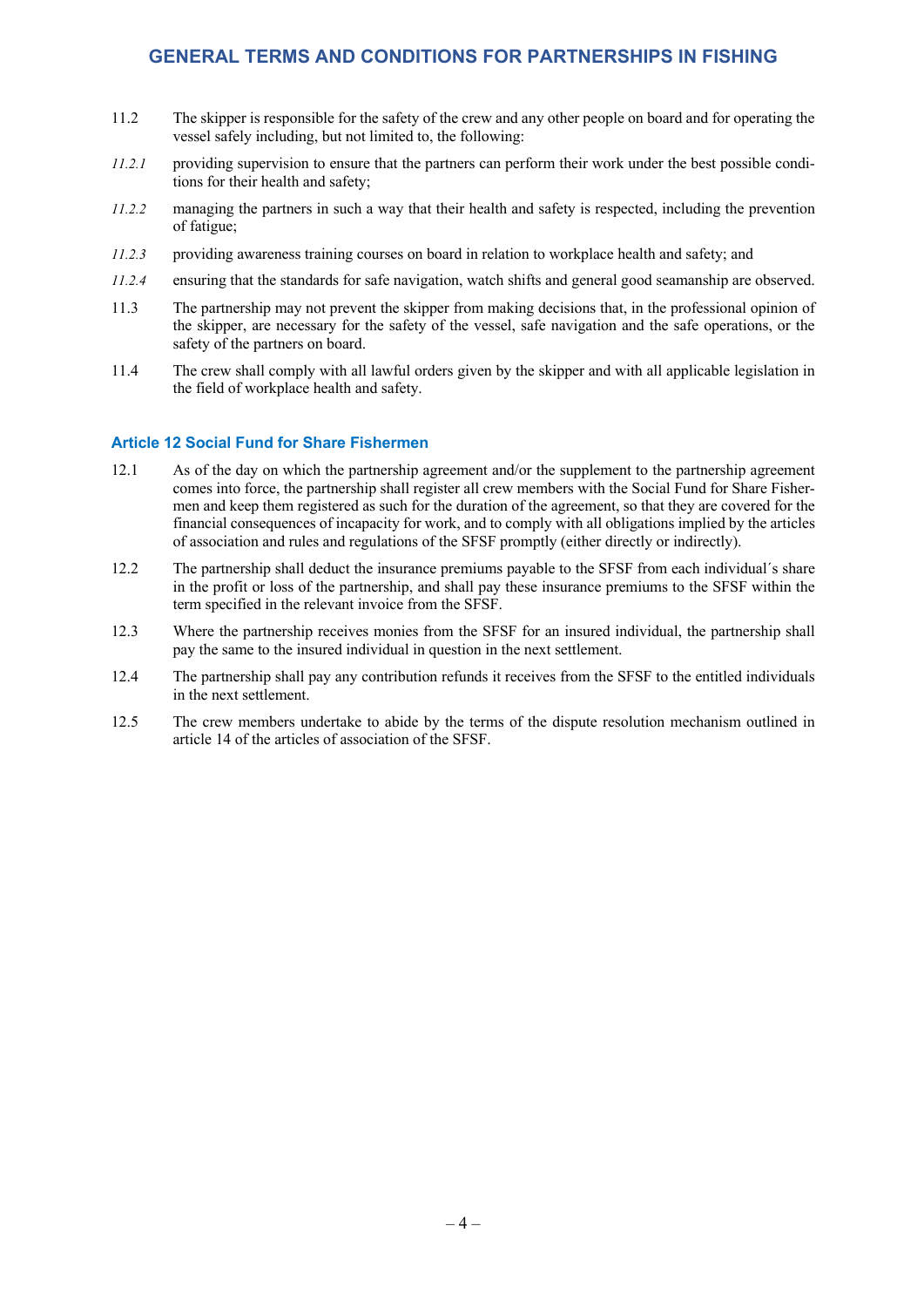#### **Article 13 Repatriation**

- 13.1 As far as the partnership is concerned, a crew member has the right to rapid, appropriate repatriation, where possible by aircraft, to a place nominated by him in the event of:
- *13.1.1* dissolution of the partnership;
- *13.1.2* illness that demands repatriation;
- *13.1.3* recuperation, where he has been left to receive medical attention outside the country in which he habitually resides, or the place where the partnership agreement (or supplement) was signed;
- *13.1.4* shipwreck;
- *13.1.5* the partnership not being able to fulfil its statutory or contractual obligations due to insolvency, sale of the fishing vessel, change to the registration of the fishing vessel or for any other similar reason;
- *13.1.6* the fishing vessel setting course for a war zone, where the crew member in question refuses to go to that area, or
- 13.1.7 expiry of a period of time of at most twelve months in which the crew member in question has been working on board.
- 13.2 In the event of repatriation, the partnership shall reimburse the cost of the following:
- *13.2.1* the onward journey to the final destination;
- *13.2.2* accommodation and food from the day on which the crew member leaves the fishing vessel until he reaches his final destination;
- *13.2.3* his share in the profit or loss of the partnership from the day on which the crew member left the fishing vessel until he reaches his final destination, less any payments to the crew member in question under any insurance policy covering the financial consequences of incapacity for work;
- *13.2.4* medical treatment, where necessary, until the crew member in question´s health permits travel to his final destination.
- 13.3 In this context, final destination means:
- *13.3.1* the place where the partnership agreement (or supplement) was signed;
- *13.3.2* the country in which the crew member normally resides, or
- *13.3.3* the place defined as such in the partnership agreement (or supplement).
- 13.4 The right referred to in 13.1 shall cease to apply if the crew member fails to make his wish for repatriation known to the skipper within two days of one of the circumstances referred to in 13.1, operative parts *13.1.1* and *13.1.3* - *13.1.7* inclusive, arising.
- 13.5 A copy of this article, sub-sections 13.1 13.4 inclusive, is available to the crew on board in both Dutch and English.

#### **Article 14 Calculation of profit and loss**

- 14.1 The gross profit and loss of the partnership includes all revenue generated by the partnership.
- 14.2 The net profit and loss of the partnership is formed by the gross profit and loss of the partnership, less the expenditure involved in the business of sea fishing. Such expenditure may include the following:
- *14.2.1* costs for lubricants and oil, gas oil and greases;
- *14.2.2* all costs involved in storing the catch properly, including the costs of refrigeration;
- *14.2.3* costs of hiring navigation/position location equipment;
- *14.2.4* port and lock charges;
- *14.2.5* the costs of feeding all contractors, where food is eaten on board during the voyage;
- *14.2.6* costs for fresh water;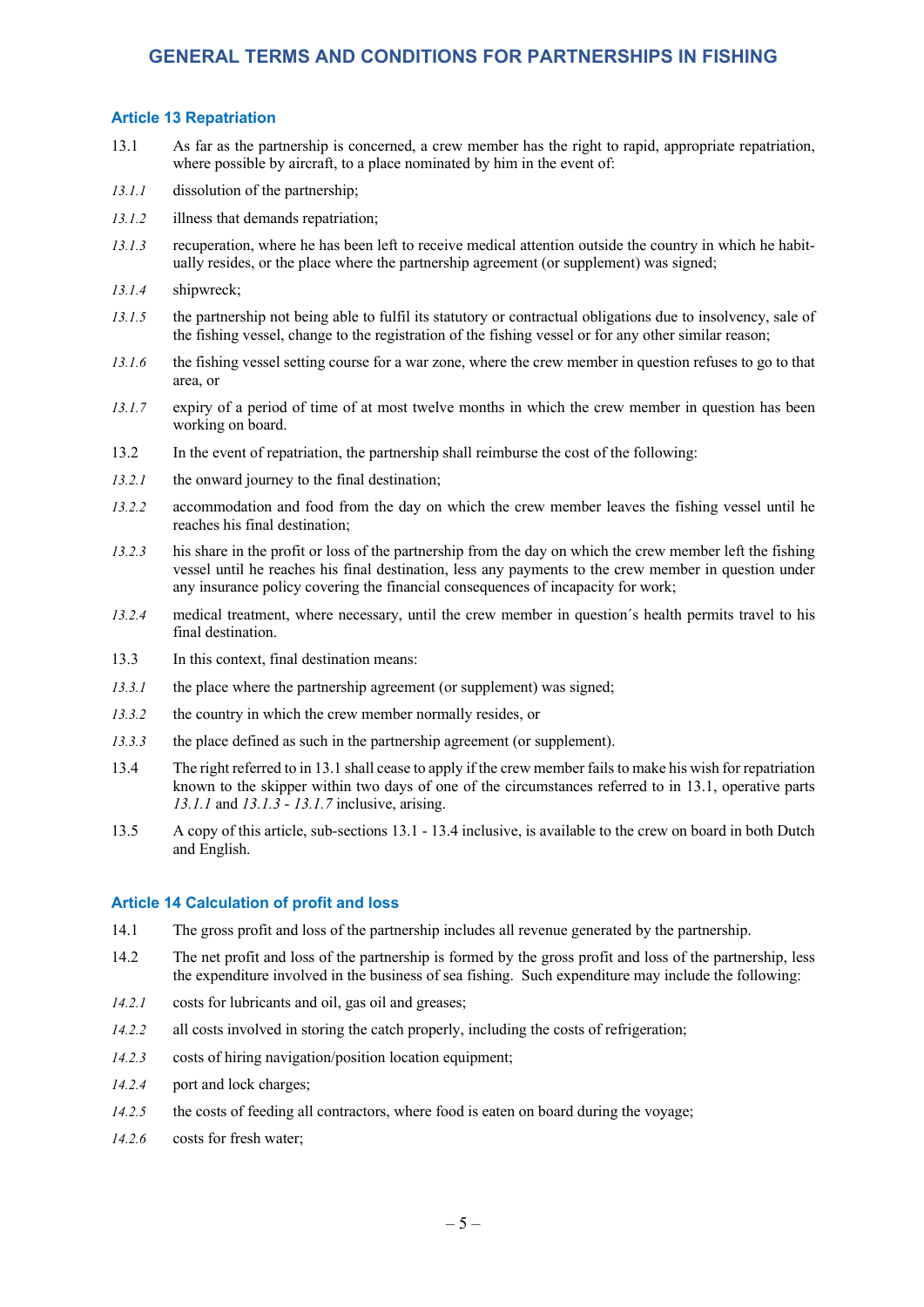- *14.2.7* catch sorting costs;
- *14.2.8* freight costs, less any payments received;
- *14.2.9* any criminal, administrative or private-law penalties incurred in relation to fishing at sea;
- *14.2.10* fish market costs;
- *14.2.11* leasing of fishing rights;
- *14.2.12* travel costs from the homes of crew members to the vessel, where travel is arranged collectively;
- *14.2.13* unloading costs;
- *14.2.14* customs area charges and ancillary costs;
- *14.2.15* 'mending money' for nets repaired on shore;
- *14.2.16* official charges relating to the catch, including charges from public and private bodies relating to fisheries;
- *14.2.17* costs arising from keeping records for the partnership, including costs relating to preparing the financial statements;
- *14.2.18* the costs associated with implementation of workplace health and safety legislation;
- *14.2.19* the costs of hiring third-party workers;
- *14.2.20* anything else specifically stated in addition to the above in the partnership agreement.
- 14.3 The owner is responsible for proper documentation of the costs by means of invoices, expense claims, tax assessments, fines etc. and for proper documentation of payment of the same by means of bank statements and receipts.

#### **Article 15 Share in profit and loss**

- 15.1 The partnership agreement determines each person's share in the profit or loss of the partnership.
- 15.2 Without prejudice to the terms of 13.2, operative part *13.2.3*, a crew member who is unable to perform the work that he has contributed to the partnership shall not be able to claim a share in the profit or loss of the partnership for the duration of his absence from the vessel.
- 15.3 For the purposes of 15.2, a crew member will in any event be deemed to be unable to perform the work in question where he:
- *15.3.1* is not in possession of the required documentation referred to in 3.5;
- *15.3.2* is not able to to perform the work that he is to contribute to the partnership at the start of a voyage due to illness, a disability or personal injury, or due to the influence of medicine, alcohol or drugs.
- 15.4 Contrary to the terms of 15.2, a crew member shall retain his share in the profit or loss of the partnership for as long as he stays on board during a voyage, where he is unable to perform the work that he has contributed to the partnership.
- 15.5 Article 7, sub-section 7.5, applies by analogy.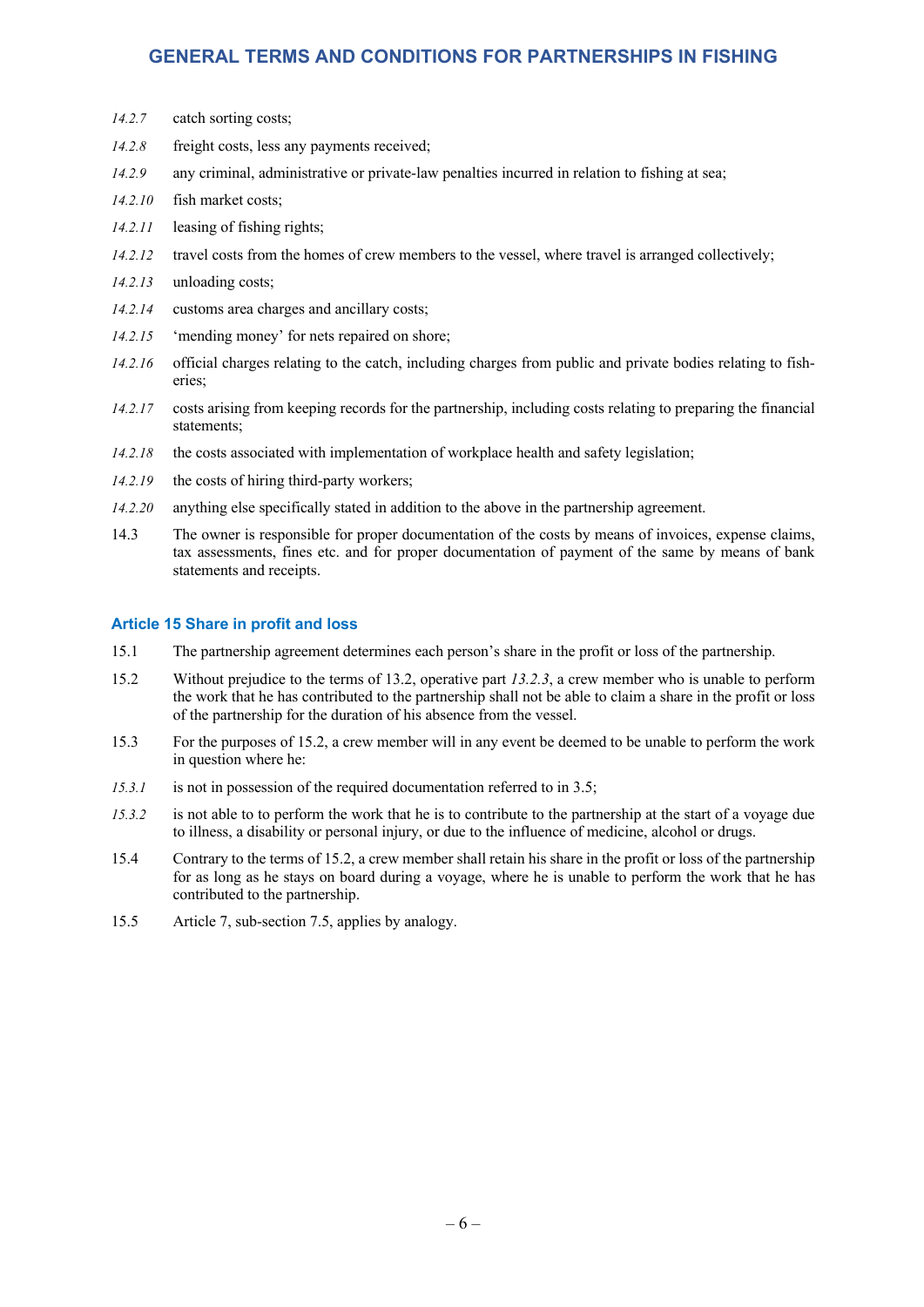## **Article 16 Settlement**

- 16.1 The partnership agreement determines the way in which and the terms within which settlement of profit and loss must be made.
- 16.2 Under the terms of section 1672(2) of Book 7A of the Dutch Civil Code, the partnership agreement may stipulate that a loss may solely be borne by the owner.

## **Article 17 Accounting**

- 17.1 The owner shall keep reliable records and accounts for the partnership and shall submit these to the scrutiny of each partner within a period of time to be determined by each partner.
- 17.2 Within three months of dissolution of the partnership or within three months of the end of the calendar year the owner shall submit a balance sheet, and a profit and loss account to the other partners.

### **Article 18 Complaints procedure**

- 18.1 Where a crew member is of the opinion that the partnership is failing to comply with terms of the partnership agreement (or the supplement), he may submit a complaint.
- 18.2 There shall be no victimisation of complainants.
- 18.3 For the purposes of this article the hierarchy, in ascending order, is as follows:
- 18.3.1 the confidential counsellor nominated by the partnership;
- *18.3.2* the skipper; and
- *18.3.3* the owner.
- 18.4 Complaints shall, in principle, be submitted to the lowest level of the hierarchy. If the complaint is not dealt with to the satisfaction of both parties, it shall be referred for a decision to the following hierarchical level.
- 18.5 The decision time for each of the first two hierarchical levels is five calendar days.
- 18.6 The person making the complaint may immediately submit his complaint in writing to the skipper or to the owner.
- 18.7 The skipper shall deal with any complaints presented to him in person. In dealing with complaints he may call on the assistance of the owner.
- 18.8 Where the skipper is unable to make a decision on the complaint, the person making the complaint has ten calendar days to submit the complaint, via the skipper, to the owner. The person making the complaint may also submit the complaint to the owner himself, where the complaint relates to the skipper.
- 18.9 The owner and the person making the complaint have twenty calendar days to find a solution to the complaint. If it is not possible to resolve the issue, either party shall have another twenty days to submit the issue to the *Inspectie Leefomgeving en Transport* ("Human Environment and Transport Inspection") of the Ministry of Infrastructure and Water Management or the appropriate agency of the flag state of the fishing vessel.
- 18.10 The person making the complaint has the right to assistance or representation for the duration of the procedure of settling the complaint.
- 18.11 The decision on the complaint shall be presented in writing, with a copy going to the person making the complaint.